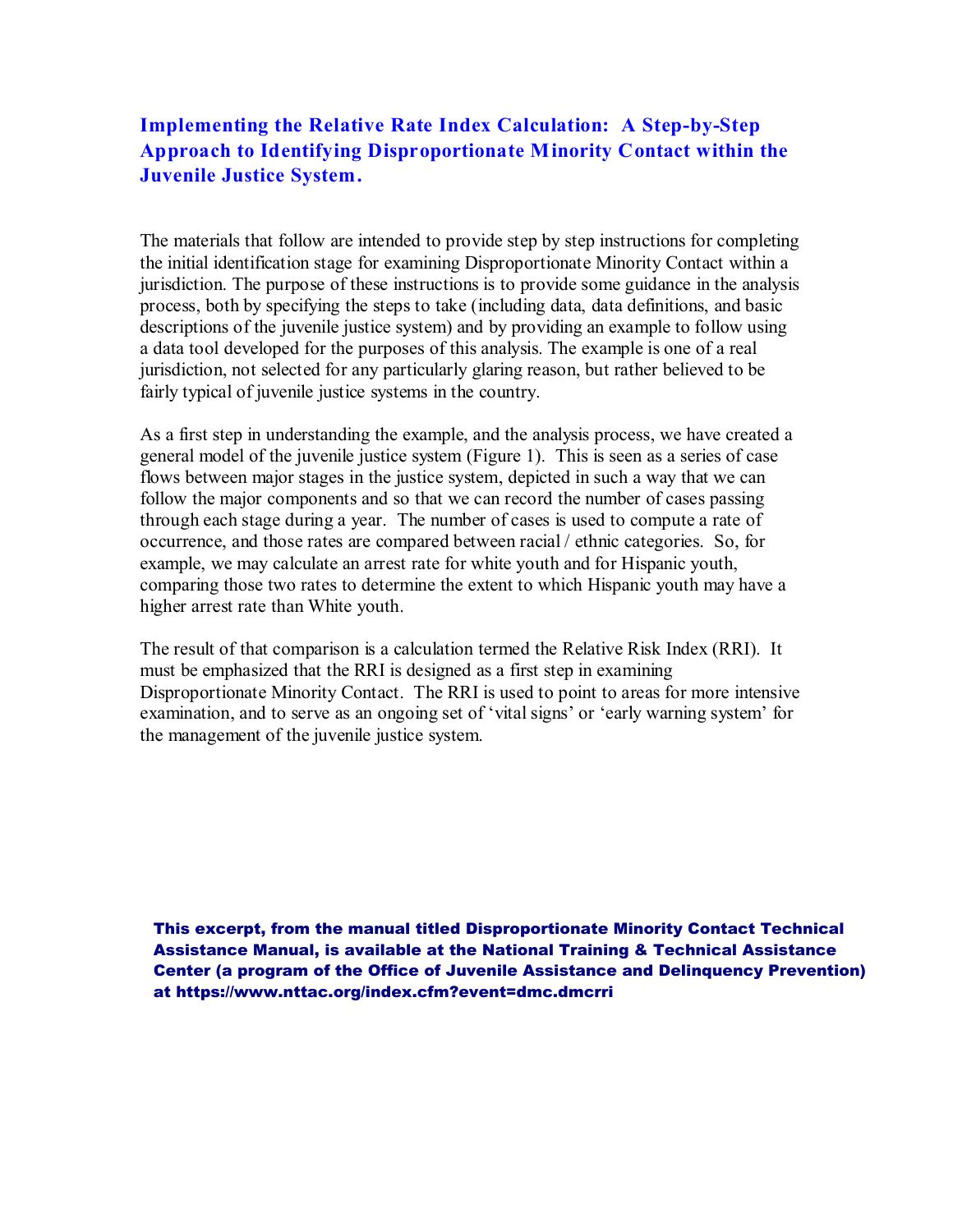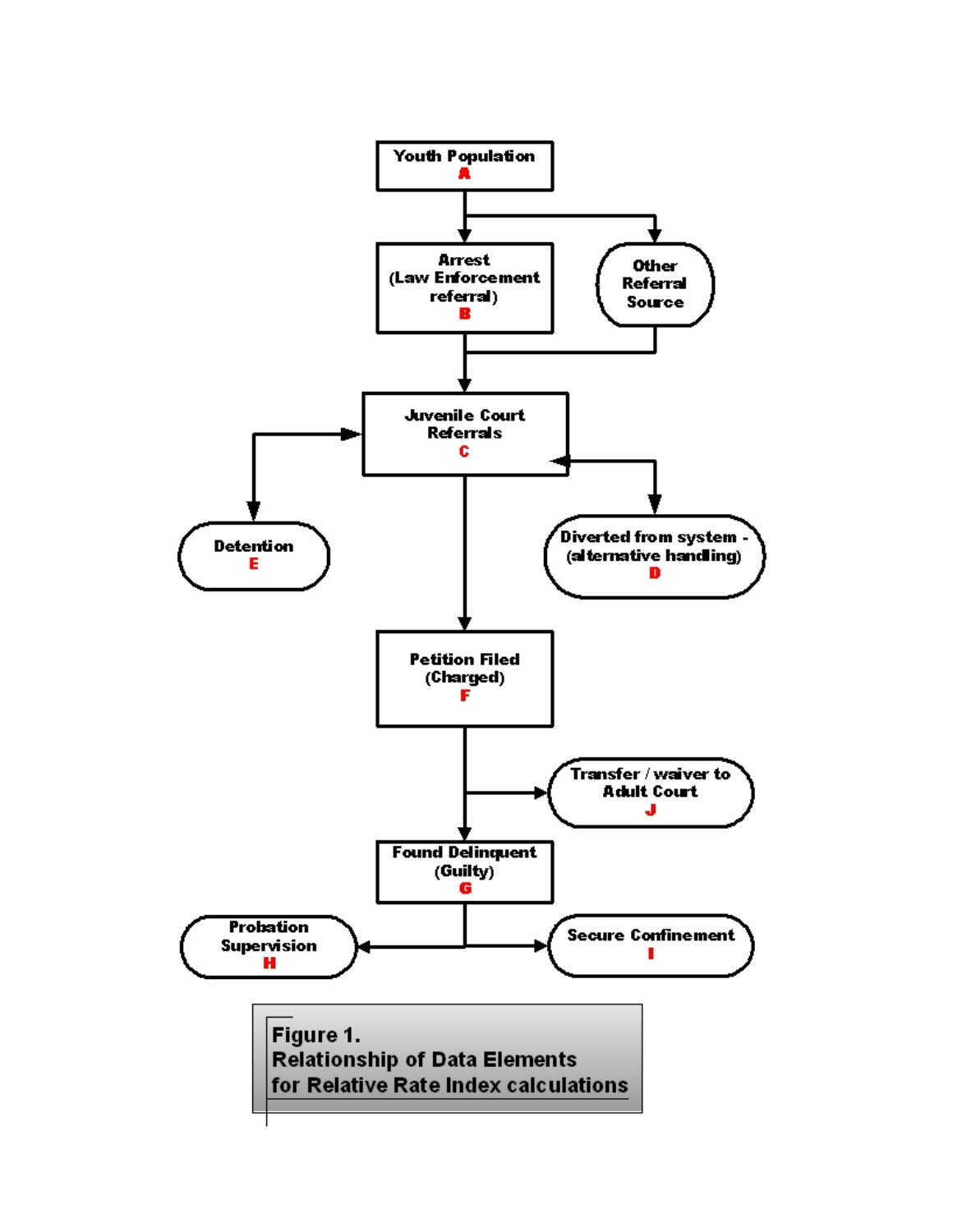Steps in Calculating the Relative Rate Index

1. **Understand the basic relationship of elements in the juvenile justice system and compare those elements in the State system to the general model in Figure 1.** Figure 1 does NOT show all of the possible pathways that a case involving a juvenile might follow in the juvenile justice system. Rather it is designed to show the **major** flows and the **major** points at which data is likely to be available. Since much of the RRI model is based on the relationship of these elements, it should be confirmed as generally fitting the model in each jurisdiction. If there is not a good fit, then the model needs to be modified, either by changing the location of some decision points or by adding others. For example, the model may need to be changed for a jurisdiction if diversion only occurs after a juvenile has been found guilty / delinquent, or if probation can be ordered without a finding of delinquency. Or an additional decision point may need to be added if it is viewed as an important decision stage in the local justice system and there is reliable data consistently available to use in calculation of relative rates.

Note that in many instances represented in Figure 1 there are double-headed arrows between the stages – for example between court referrals and diversion – this is intended to indicate that some cases are indeed returned from diversion to the court process, due to violation of conditions or other reasons. However the important feature is that the total number of diversions is counted – both those resulting in an exit from the system and those resulting in return to further processing.

2. **Gather the definitions for each data element.** This means gathering both the legal definitions for the action (e.g., the definition of an arrest for the jurisdiction, the definition of diversion, probation, etc.) and the operational definition for that stage (what action actually creates the data to count the number of instances of diversion, an arrest, a sentence to probation?).

Given the variety of forms of juvenile justice data collected across the nation, two issues in particular need to be addressed. For each of these there is a preferred data type based on the Congressional mandate to address total contact of youth with the juvenile justice system. First, for those data elements that involve 'holding' a youth in a particular status, the preferred information is that which identifies the total number of youth in that status during the year, not just the number of new entries into that status during the year. For example, the preferred data element would be the total number of youth subject to confinement during the year rather than a count of the new admissions to secure confinement over the year. Likewise, there is the issue of whether data elements reflect 'duplicated' or 'unduplicated' counts. For example, if a youth is arrested four times during a year, does this count as one youth arrested (unduplicated) or four arrests of a youth (duplicated), Again, given the Congressional mandate to address total contact with the juvenile justice system, the preferred type of data is the duplicated count, one which will reflect the total number of youth contacts with the justice system.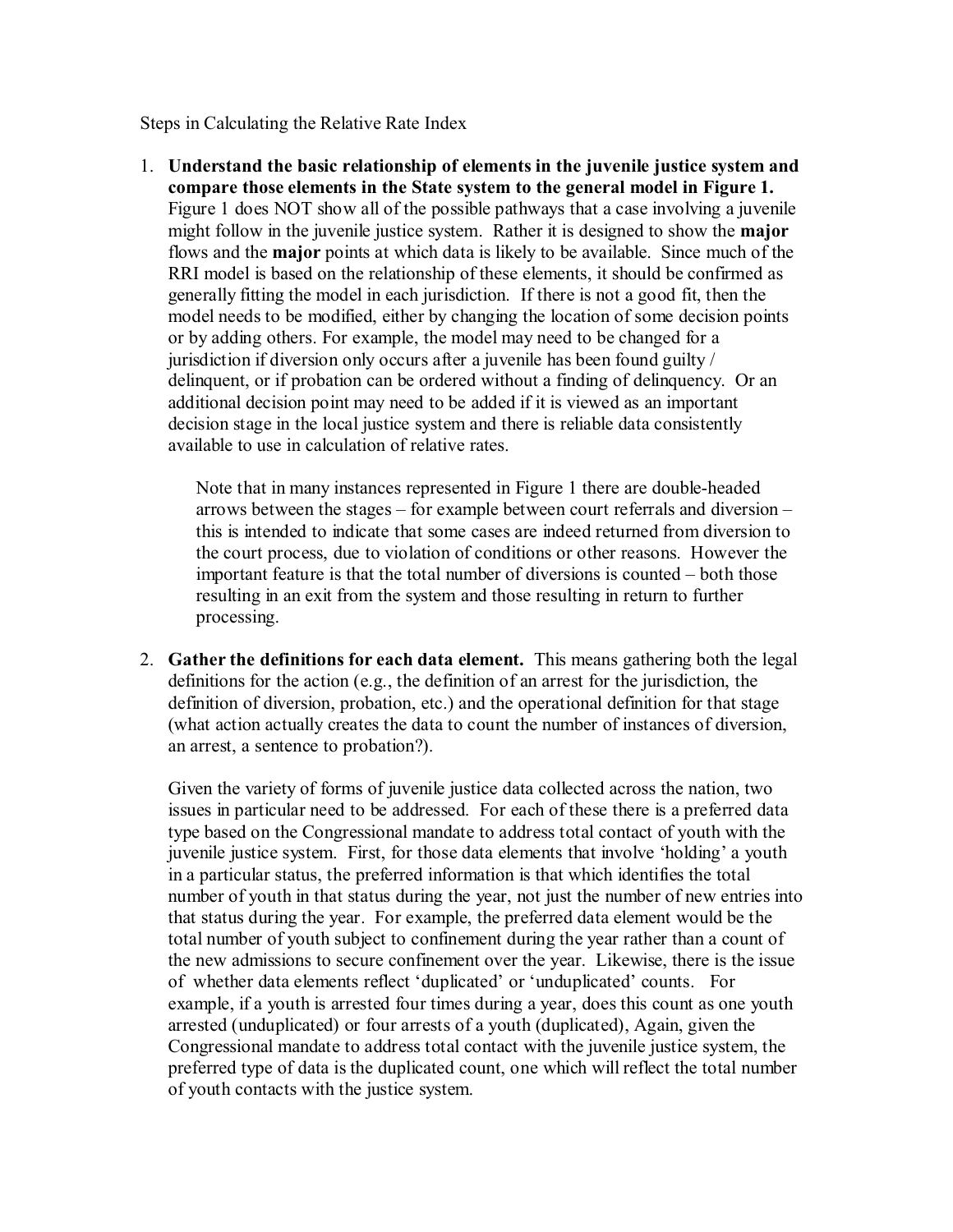- 3. **Determine the categories of race and ethnicity that are available for each data element**. This means not only determining what groups are counted, but what the source is for that classification (self-identification, classification by officials, records from other sources, etc.) This will also involve determining whether the classification is a single label for each youth, a set of possibilities (e.g., Hispanic and Asian) or a 'check all that apply' format. When possible, determine whether the classification system can be converted to follow the US Census Bureau classification as referenced in the OJJDP regulations.
- 4. **Gather the counts of youth in each of the various stages (A-J) classified in each race/ethnicity category and enter that information into the data entry module of the data tool (shown below)**. Note that the data tool will calculate whether a specific group meets the 1 percent rule at which point OJJDP requires that this group be examined separately. In this instance, it would not be necessary to examine DMC separately for Native American or other/mixed groups. Note also that the jurisdiction should be identified (State and County or other entity) and the dates for which the data is presented, along with the relevant age range for youth subject to the jurisdiction of the juvenile justice system (in this instance ages 10 through 17). The cells for entering this information, as well as the entry areas for the numeric data are highlighted in the data tool.

|          | <b>AREA REPORTED</b>                        |                                 | Data Entry Section                      |          |                |        |           |                   |                 |            |
|----------|---------------------------------------------|---------------------------------|-----------------------------------------|----------|----------------|--------|-----------|-------------------|-----------------|------------|
|          | Test State<br>State:                        |                                 |                                         |          |                |        |           |                   |                 |            |
|          | County: Sample                              |                                 | Reporting Period Jan./2002 (Month/Year) |          |                |        |           |                   |                 |            |
|          |                                             | through Dec / 2002 (Month/Year) |                                         |          |                | нацие  |           |                   |                 |            |
|          |                                             |                                 |                                         |          |                |        |           | Hawaiian American |                 |            |
|          |                                             |                                 |                                         | Blackor  |                |        | orother   | Indianor          |                 |            |
| Block in |                                             | Total                           |                                         | African- | Hispanic       |        | Pacific   | Alaska            | Other           | ΑI         |
| Figure 1 |                                             | Youth                           | White                                   | American | orLatino Asian |        | Islanders | Native            | Mixed           | Minorities |
| Α        | 1. Population at risk (age 10 through 17)   | 118,722                         | 39,117                                  | 6,460    | 52,433         | 19,750 |           | 972               |                 | 79,615     |
| В        | 2. Juvenile Arrests                         | 13,585                          | 3,038                                   | 2.055    | 7,220          | 1,091  |           | 29                | 132             | 10,527     |
| С        | 3. Refer to Juvenile Court                  |                                 |                                         |          |                |        |           |                   |                 |            |
| D        | 4. Cases Diverted                           | 306.                            | 113                                     | 28       | 136.           | 19     |           | 0                 | 10              | 193        |
| Ε        | 5. Cases Involving Secure Detention         | 2,314                           | 401                                     | 354      | 1,300          | 243    |           | 8                 | 8               | 1,913      |
| F        | 6. Cases Petitioned (Charges Filed)         | 5,859                           | 1,000                                   | 901      | 3,113          | 523    |           | 16                | 36              | 4,589      |
| G        | 7. Cases Resulting in Delinquent Findings   | 4,058                           | 555                                     | 894      | 2,195          | 384    |           | 15                | 15              | 3,503      |
| Η        | 8. Cases resulting in Probation Placement   | 2,501                           | 585                                     | 362      | 1,330.         | 201    |           | 13                | 10 <sup>°</sup> | 1,916      |
|          | 9. Cases Resulting in Confinement in Secure | 1,629                           | 284                                     | 241      | 908            | 189    |           | 3                 | 4               | 1,345      |
| I        | Juvenile Correctional Facilities            |                                 |                                         |          |                |        |           |                   |                 |            |
| J        | 10. Cases Transferred to Adult Court        | 24                              |                                         | 7.       | 15             |        |           |                   |                 | 22         |
|          | Meets 1% rule?                              |                                 | Yes                                     | Yes      | Yes            | Yes    | No        | No                | No              |            |

5. **Determine what base numbers are available for calculating the rates.** In general in Figure 1, those numbers that we recommend for use as the base for a rate are in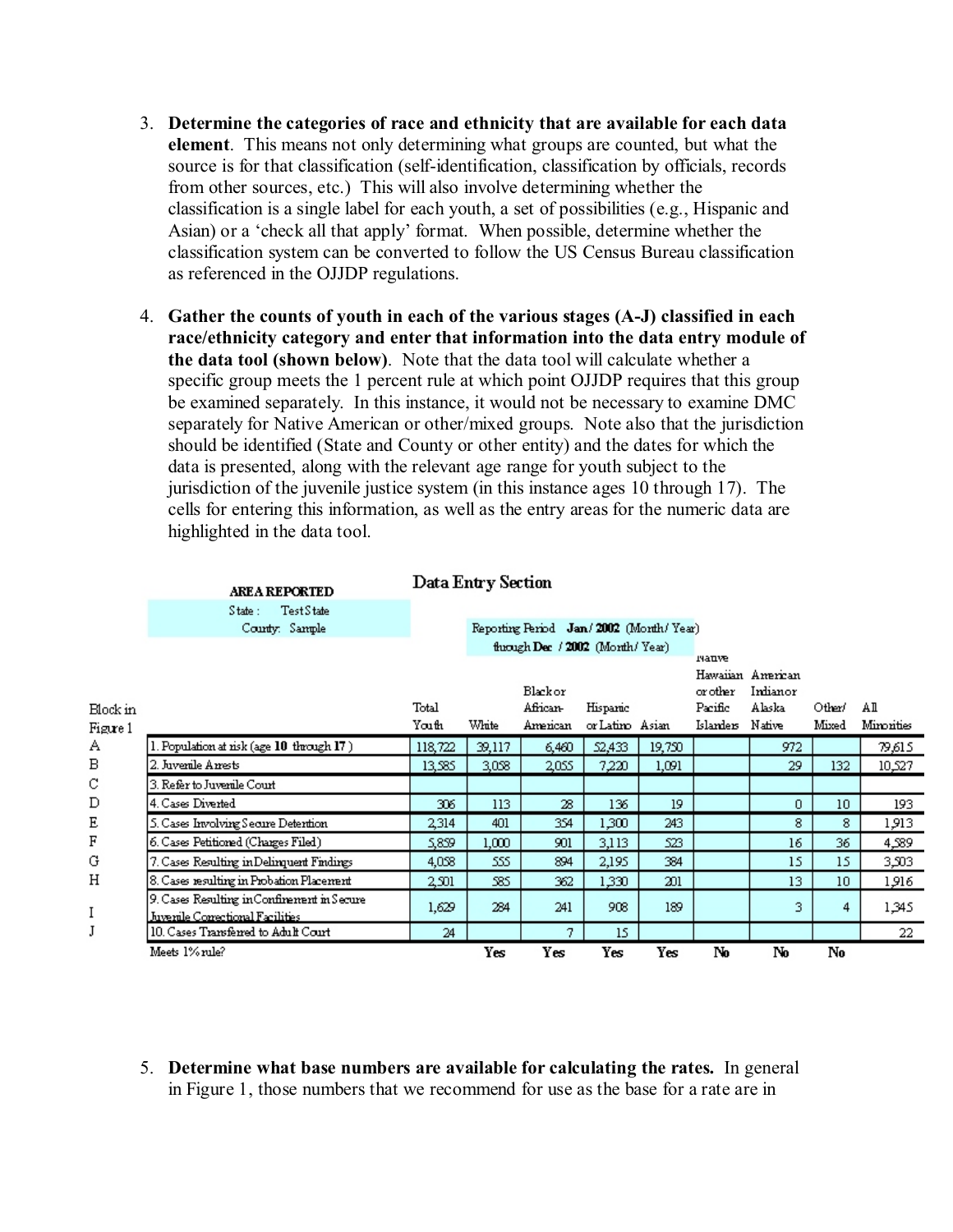rectangular boxes down the center of the figure. For example, in calculating the rate of secure confinement (circle I in Figure 1), it is suggested that the appropriate base be the boxed count of the number of delinquent (guilty) findings. In the situation in which that number is not available, it is recommended that the preceding boxed number be used, in this example the number of petitions (charges) filed. The data tool will automatically select the preceding base for the rate if the preferred base is unavailable (all zeroes)

6. **After entering (and verifying) all data in the data entry section, then begin to examine the results**. The data tool results are organized by minority group, with each group being compared to the rates for white youth. Corresponding tabs at the bottom of the worksheet present the data for each group. The following table presents the analysis for the sample County for the comparison of Black or African-American youth and White youth.

## 1. A REA REPORTED

2 MINORITY Black or African-American  $CFR$   $0.7TP$ .

State : X X X X X X  $\mathtt{C\circ u\,nty: YYYYYYY}$ 

| Data Its me                                                                     | Rate of Occurrence +Rate of Occurrence<br>W hits Youth | M ino rity Youth | Relative Rate<br><b>Index</b> |
|---------------------------------------------------------------------------------|--------------------------------------------------------|------------------|-------------------------------|
|                                                                                 |                                                        |                  |                               |
| 1. Population at risk (age YY through XX)                                       |                                                        |                  |                               |
| 2. Juvenile Arrests                                                             | 78.18                                                  | 318.11           | 4.07                          |
| 3. Refer to Juvenile Court                                                      | 0.00                                                   | 0.00             |                               |
| 4. Cases Diverted                                                               | 3.70                                                   | 1.36             | 0.37                          |
| 5. Cases Involving Secure Detention                                             | 13.11                                                  | 17.23            | 1.31                          |
| 6. Cases Petitioned (Charge Filed)                                              | 32.70                                                  | 43.84            | 1.34                          |
| 7. Cases Resulting in Delinquent Findings.                                      | 55.50                                                  | 99.22            | 1.79                          |
| 8. Cases resulting in Probation Placement.                                      | 105.41                                                 | 40.49            | 0.38                          |
| 9. Cases Resulting in Confinement in Secure<br>Juvenile Correctional Facilities | 51.17                                                  | 26.96            | 0.53                          |
| 10. Cases Transferred to Adult Court<br>release 1811-7185                       | 0.00                                                   | 0.78             | skisk:                        |

Key:

Definitions of rates:

| Statistically significant results:             | B old font   |
|------------------------------------------------|--------------|
| Results that are not statistically significant | Regular font |
| Group is less than 1% of the youth population  | ж            |
| Insufficient number of cases for analysis      | skak.        |
| Missing data for some element of calculation   | $\cdots$     |

| Recommended Base                                                                                                  | Base Used                      |
|-------------------------------------------------------------------------------------------------------------------|--------------------------------|
| 2. Juvanilas Amastad - rata par 1000 po pulation                                                                  | par 1000 youth                 |
| 3. Referrals to Juvenile Court- rate per 100 armsts.                                                              | par 100 arms to                |
| 4. Juvanila: Divartad bafom adjudisation - rata par 100 m famal:                                                  | per 100 a rrests               |
| 5. Juvenile: Detained - rate per 100 referral:                                                                    | per 100 a rrests               |
| 4. Juvenile: Petitioned - rate per 100 m famak                                                                    | per 100 a rrests               |
| 7. Juvenile: fo und to be deling uent - rate per 100 youth petitioned (charged)                                   | par 100 youth patitionad       |
| 8. Juvanilas placad on probation - rata par 100 youth found dalinguant                                            | par 100 youth found dalinguant |
| 9. Juveniles placed in secum cormetional facilities - rate per 100 youth found deliper 100 youth found delinquent |                                |
| 10. Juveniles trans famed to adult sourt - rate per 100 youth petitioned                                          | par 100 youth patitionad       |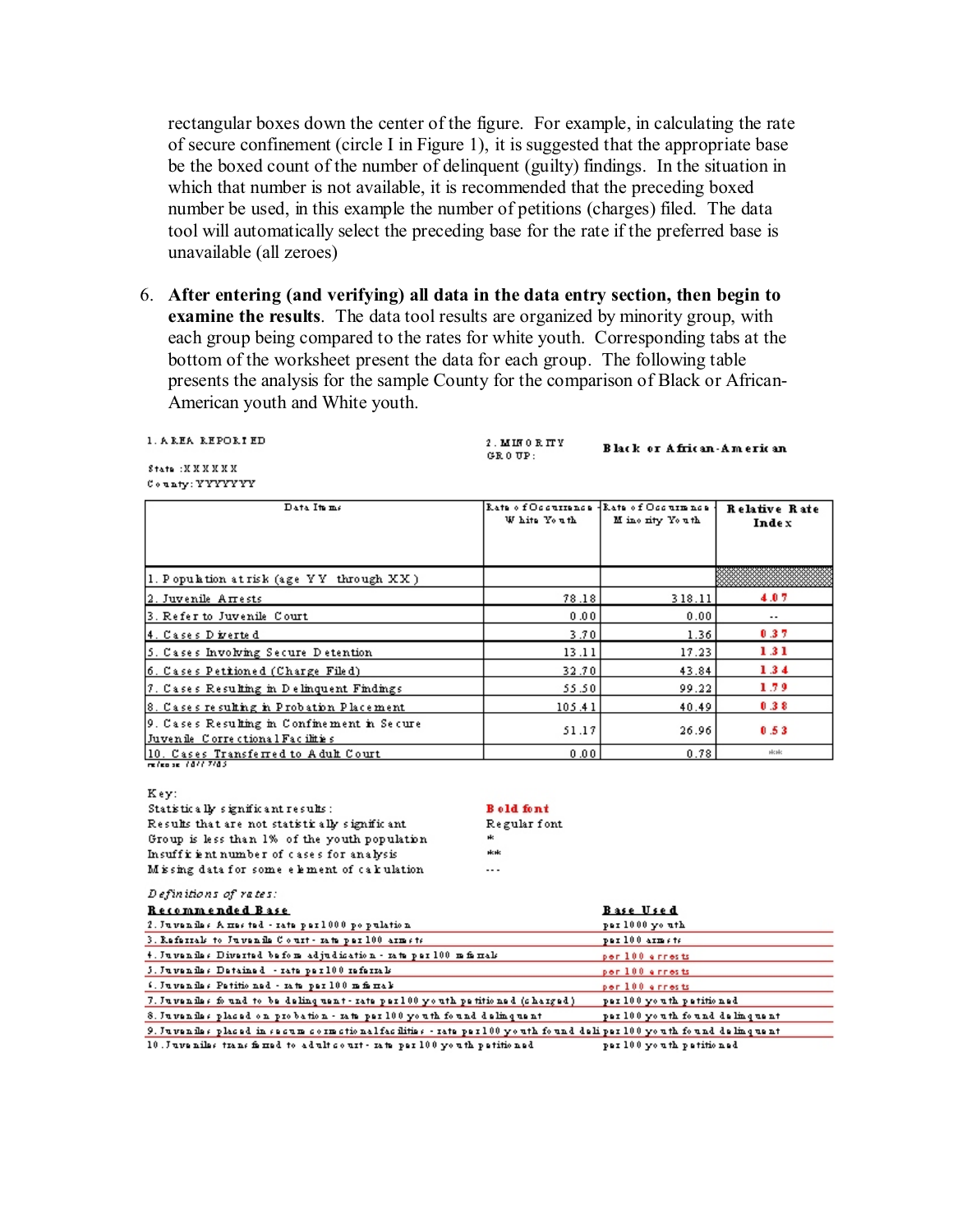- 7. **Examine the index values and identify those that are significant.** The analysis table shows the total numbers of youth in each stage, the rate of youth (e.g., the rate of arrests is 78.18 per one thousand (1,000) youth for white youth and 318.11 per one thousand (1,000) youth for Black or African-American youth), the relative rate index  $(318.11 \text{ divided by } 78.18 = 4.07)$  and an indication whether that index is statistically significant (i.e., could it have occurred by a random process). An index value of 1.00 would indicate that the rates were essentially the same. In this instance the index is so far from 1.00 that it is unlikely to have occurred as a random process, so it is indicated to be statistically significant.
- 8. **Identify the numerical base used for each rate calculation, understanding which stages of the Juvenile Justice System (Figure 1) are being used to calculate those rates.** Also notable is that although the preferred rate for diversion, detention and petition is a rate per hundred court referrals, in this instance we don't have a total count of court referrals, all we have is the number of arrests. The rates for diversion, detention and petition are therefore calculated per 100 arrests, the box (labeled B) preceding the number of petitions (labeled C) in Figure 1.
- 9. **Identify situations in which an index value could be not calculated.** Also notable in this instance is that since there were no White youth transferred to adult court, the rate of adult court transfer is zero, meaning that it is impossible to calculate a relative rate index for that stage (this would require division by zero, mathematically impossible.)
- 10. **Examine the comparative experiences of youth from multiple minority groups to determine if there are systematic patterns affecting multiple groups.** In the summary table displayed below (and in the tab noted as 'Summary' in the data worksheet) the Relative Risk Index values are presented for all minority groups. Also included in this table is the notation from the data entry summary about whether the experiences of each group meet the 1% threshold for analysis. Groups not meeting this threshold should be analyzed with extreme caution since the number of cases may be so small that the numbers are the product of individual cases rather than systematic patterns.